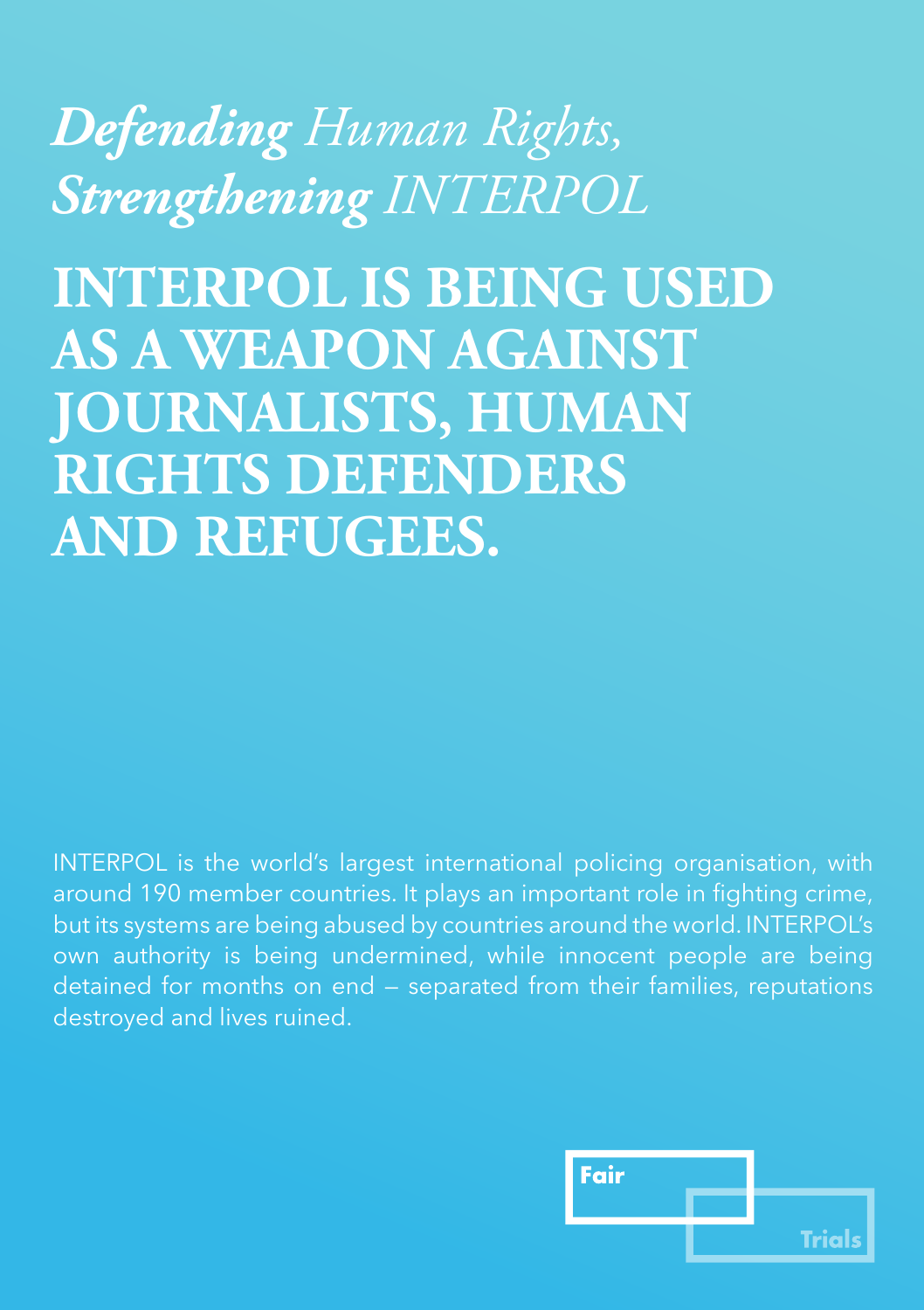# What is INTERPOL?

INTERPOL is the world's largest international police organisation, with around 190 member countries and an annual budget of €78 million. One of INTERPOL's key functions is the circulation of 'wanted person alerts' including 'Red Notices' and 'Diffusions', which countries can use to seek a person's arrest with a view to extradition.

These 'wanted person alerts' show up on police databases all over the world, identifying the person as a 'wanted criminal' and asking for them to be arrested. Some are also published on INTERPOL's website.

Over the past decade, these alerts have continued to rise. At the end of 2013 there were over 120,000 alerts in global circulation. In 2014 alone, 10,718 new Red Notices were issued.

A fast-track system, introduced in 2009, allows countries to quickly circulate information about wanted people – a useful mechanism when used properly. The introduction of this fast track system coincided with a huge jump in the number of requests (see graph below).

### **Rise in the number of Red Notices issued between 2001 and 2014**



Over the past decade, these alerts have continued to rise. At the end of 2013 there were over 120,000 alerts in global circulation. In 2014 alone, 10,718 new Red Notices were issued.

# Wanted through INTERPOL



Due to his work leading an international campaign for the rights threats and a politically-motivated government. He escaped to Europe and was given asylum, only to be targeted through INTERPOL.



**Benny Wenda Bahar Kimyongür Patricia Poleo**

A Belgian activist, Bahar has been arrested and detained for over six months in the Netherlands, Spain and Italy, all because of an abusive which followed a peaceful protest which took place at the European Parliament.



An award-winning anti-corruption threats in Venezuela because of her work. She found herself subject to a Red Notice after she left the country to claim political asylum in the US.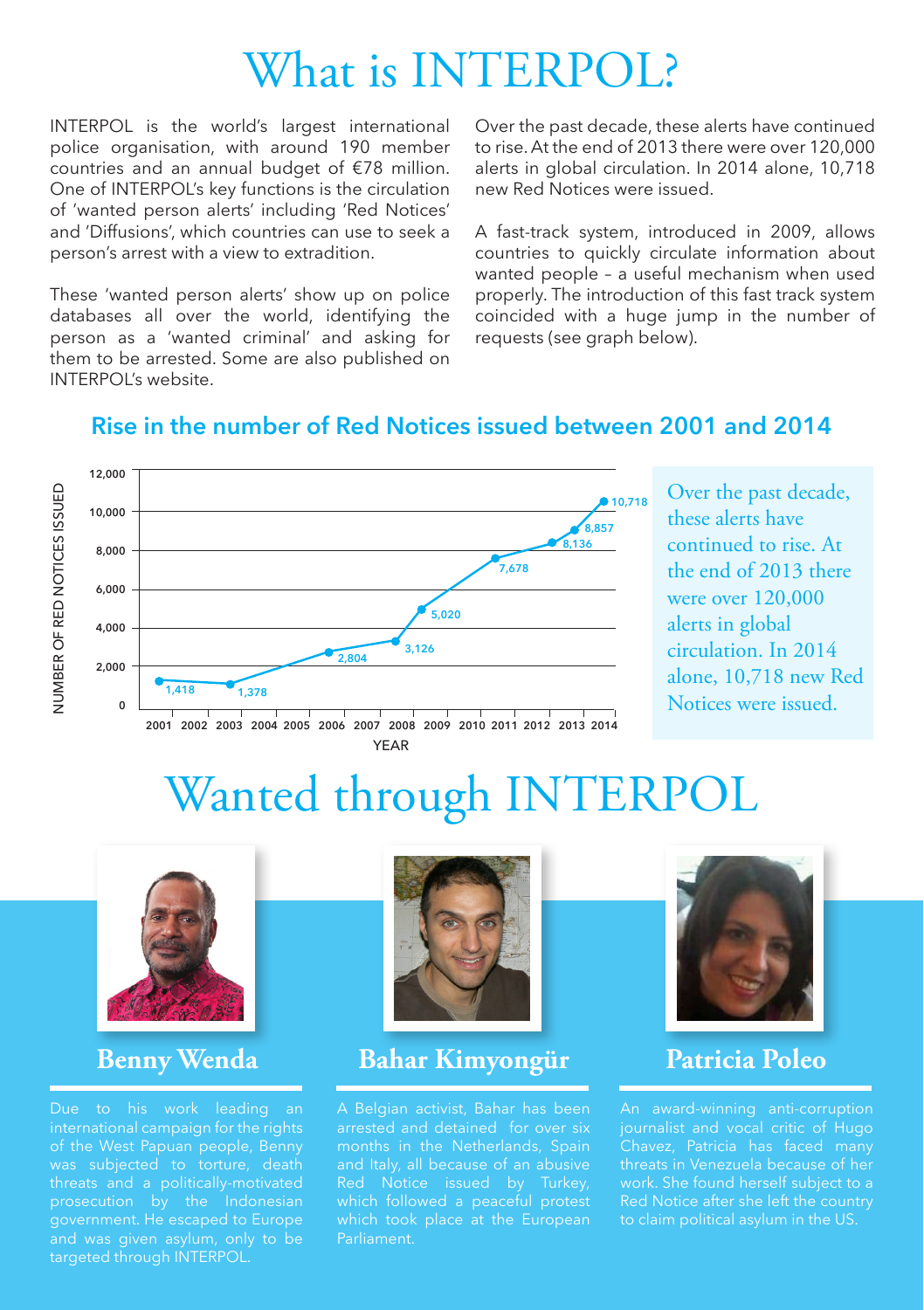## What is the problem?

INTERPOL's almost complete global coverage allows police across the world to share information, but amongst its members are many countries which are known human rights abusers and notoriously corrupt (Syria, Russia and Venezuela, to name just three). Countries are effectively misusing INTERPOL to export repression and silence dissent. Despite this, INTERPOL does not have the effective mechanisms it needs to prevent countries abusing its systems.

Since our campaign began, Fair Trials has been contacted by dozens of people from countries all over the globe, who believe they have been victims of this abuse. Many of the thousands of wanted alerts issued by INTERPOL each year will, no doubt, be perfectly legitimate — but our own cases have shown that INTERPOL's channels are being misused by countries to track down political refugees or to silence peaceful campaigners.

# What is the impact?

INTERPOL 'wanted' alerts have the potential to devastate people's livelihoods and deprive them of their liberty. When alerts are misused this harm is unjustified. We've profiled cases that show this impact on our website www.fairtrials.org.

Once an alert has been disseminated, it is for each country to decide how it will respond to this information. Many countries will automatically arrest anyone with an alert against them. In some cases, there is little by way of a fair legal process before the person is then extradited.

People subject to these wanted alerts are often unable to travel for fear of arrest. Many people do not know they have an INTERPOL alert against them until they are arrested at a border point.



"It means that basically your life as a normal human being is over."

**Bill Browder, Campaigner** 

Many Red Notices are publicly available on the internet, labelling a named individual as a wanted criminal or terrorist. People's reputations can be destroyed; they can lose their jobs and visas, and have their bank accounts closed – all as a result of an INTERPOL alert.



### **Azer Samadov Petr Silaev Michelle Betz**

An Azerbaijani political refugee who Red Notice since 2009, and despite numerous appeals to INTERPOL he remains on the database and unable to travel without fear of arrest.



recognised refugee who was imprisoned while travelling in Spain following a request circulated through INTERPOL by Russia. He for the vague catch-all offence of



In 2012, Canadian journalist Michelle was one of 43 NGO operating without a licence and receiving foreign funding. This was followed by an INTERPOL alert which stopped her from being able to travel.